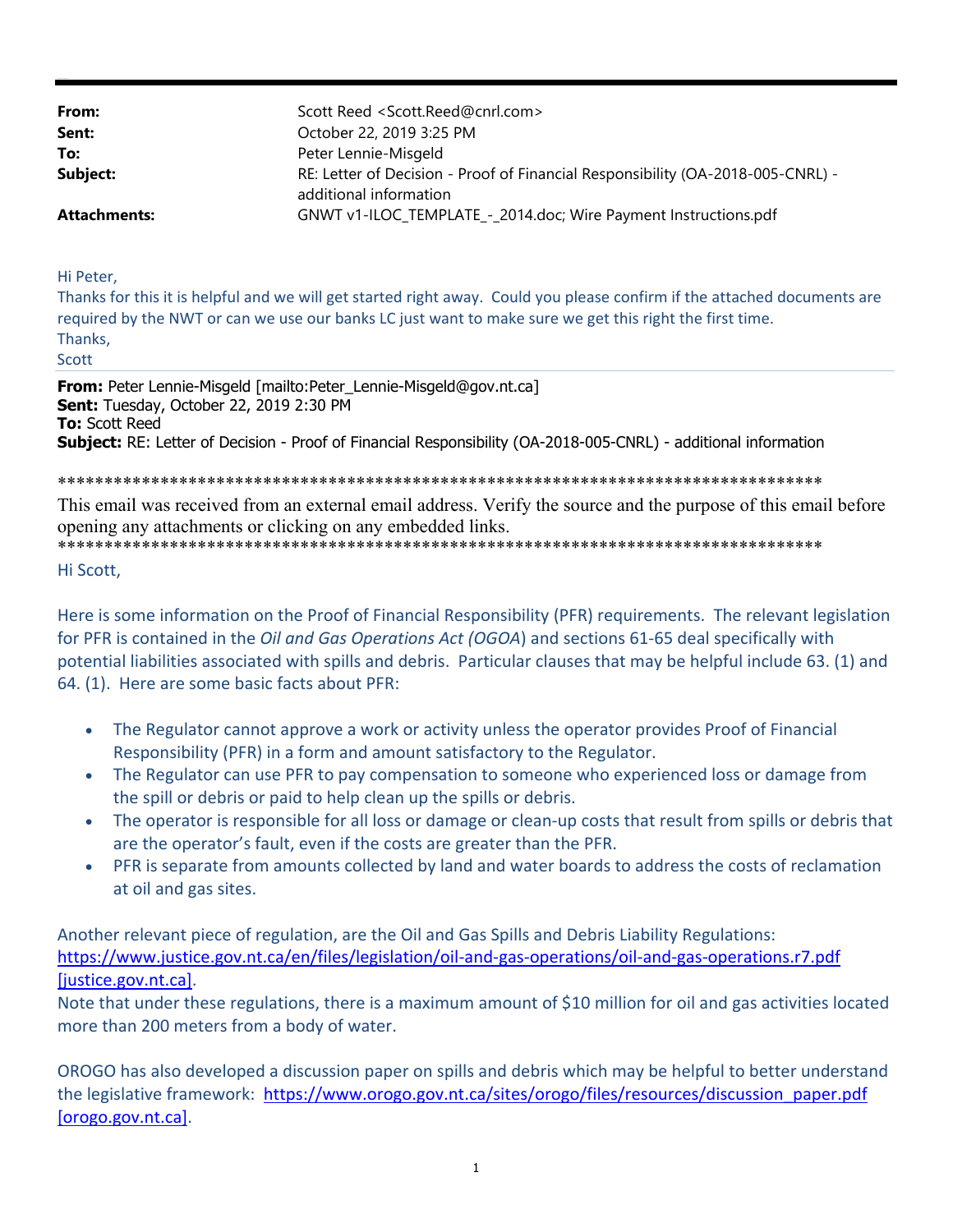Specific info on what should be included in the Irrevocable Letter of Credit consists of:

The ILOC should:

- Show as beneficiary "Government of the Northwest Territories, 4<sup>th</sup> floor, 5201-50<sup>th</sup> Avenue, PO Box 1320, Yellowknife, Northwest Territories, X1A 2L9, Canada";
- Be to the attention of "Executive Director, Office of the Regulator of Oil and Gas Operations";
- Allow for automatic renewal with at least 90 days' notice to the Regulator if the ILOC is to be cancelled, not renewed or expire; and
- Allow for multiple partial drawings.

Hope this is helpful and please contact me if you have any questions.

### **Mr. Janpeter Lennie‐Misgeld**

Senior Advisor, Legislation and Policy| Conseiller principal, Législation et politiques Office of the Regulator of Oil and Gas Operations | Bureau de l'organisme de réglementation des opérations pétrolières et gazières Government of the Northwest Territories | Gouvernement des Territoires du Nord‐Ouest PO Box 1320 Yellowknife NT X1A 2L9 Tel | Tél: 867‐767‐9097 Fax | Téléc: 867‐920‐0798 Web | Site web : www.orogo.gov.nt.ca [orogo.gov.nt.ca] NWT‐NU Spill Line: 867‐920‐8130 OROGO Incident Reporting Line | Pour signaler un incident: 867‐445‐8551

# Mársı | Kinanāskomitin | Thank you | Merci | Haj' | Quana | Qujannamiik | Quyanainni | Máhsı | Máhsı | **Mahsı̀**

# IMPORTANT NOTICE:

This transmission contains confidential information intended for a specific individual and purpose. The information is private, and is protected by law. If you are NOT the intended recipient or the authorized agent thereof, you are hereby notified that any disclosure, copying, distribution, or taking of any action in reference to the information in this email is strictly prohibited. If you have received this email in error, please notify me immediately by return email and delete all copies of the original message. Thank you.

Le présent message est destiné uniquement à l'usage de la personne ou de l'entité à laquelle il est adressé et peut contenir des renseignements privilégiés, confidentiels ou soustraits à la divulgation en vertu des lois applicables. Si vous n'êtes pas le destinataire prévu du présent message, ni l'employé ou le mandataire chargé de sa transmission au destinataire prévu, vous êtes avisé que toute diffusion, distribution ou copie de la présente transmission est strictement interdite. Si vous avez reçu le présent message par erreur, veuillez le supprimer immédiatement et nous en aviser par téléphone. Merci.

**From:** Scott Reed [mailto:Scott.Reed@cnrl.com] **Sent:** October 21, 2019 1:20 PM **To:** Peter Lennie-Misgeld